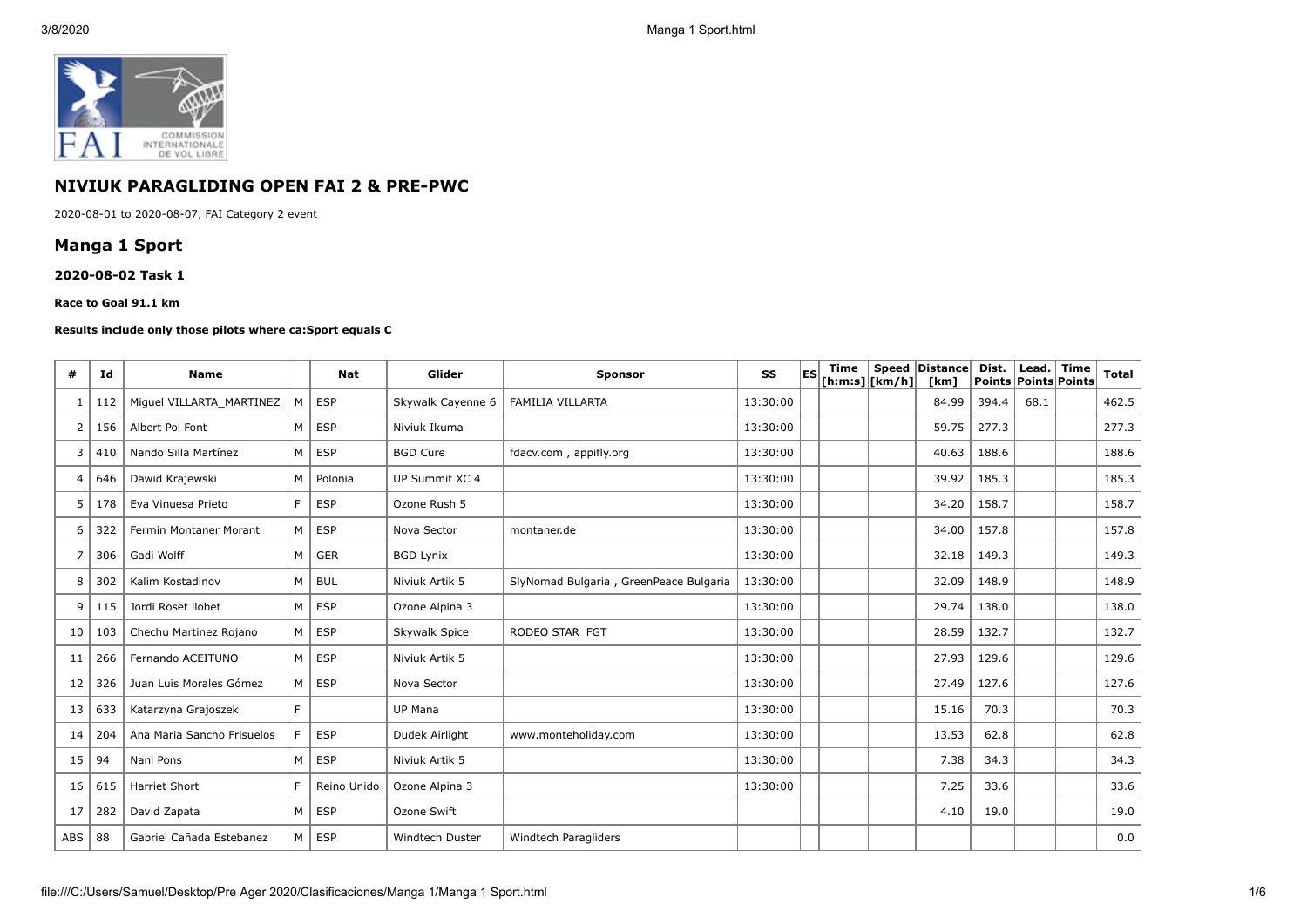### **Task definition**

| No             | Lea Dist.        | Id              | <b>Radius</b>      | Open  | <b>Close</b> | <b>Coordinates</b>         | <b>Altitude</b> |
|----------------|------------------|-----------------|--------------------|-------|--------------|----------------------------|-----------------|
| 1              | $0.0 \text{ km}$ | D <sub>01</sub> | 400 m              | 12:30 | 15:00        | Lat: 42.04635 Lon: 0.74601 | 1560 m          |
| 2 SS           | $2.0 \text{ km}$ | A19             | 87000 m            | 13:30 | 20:30        | Lat: 42.08662 Lon: 1.82063 | 725 m           |
| 3 ES           | 86.1 km   A19    |                 | $3000 \; \text{m}$ | 13:30 | 20:30        | Lat: 42.08662 Lon: 1.82063 | 725 m           |
| $\overline{4}$ | 91.1 km          | A19             | $2000 \; \text{m}$ | 13:30 | 20:30        | Lat: 42.08662 Lon: 1.82063 | 725 m           |

### **Notes**

| Id | Name                                  | <b>Note</b> |  |  |
|----|---------------------------------------|-------------|--|--|
|    | 88 Gabriel Cañada Estébanez   Ausente |             |  |  |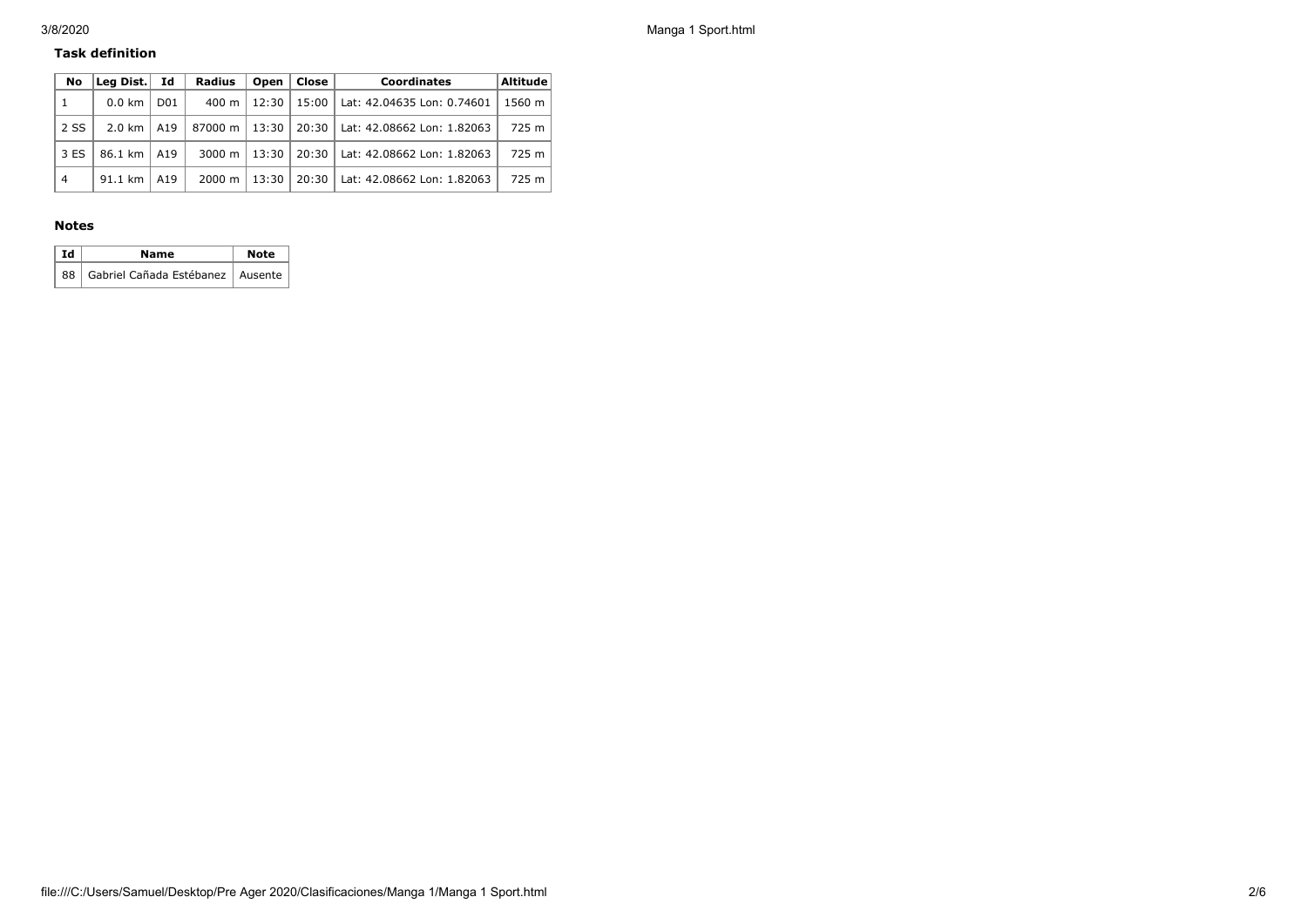3/8/2020 Manga 1 Sport.html

**Pilots not yet processed (NYP)**

**Id Name**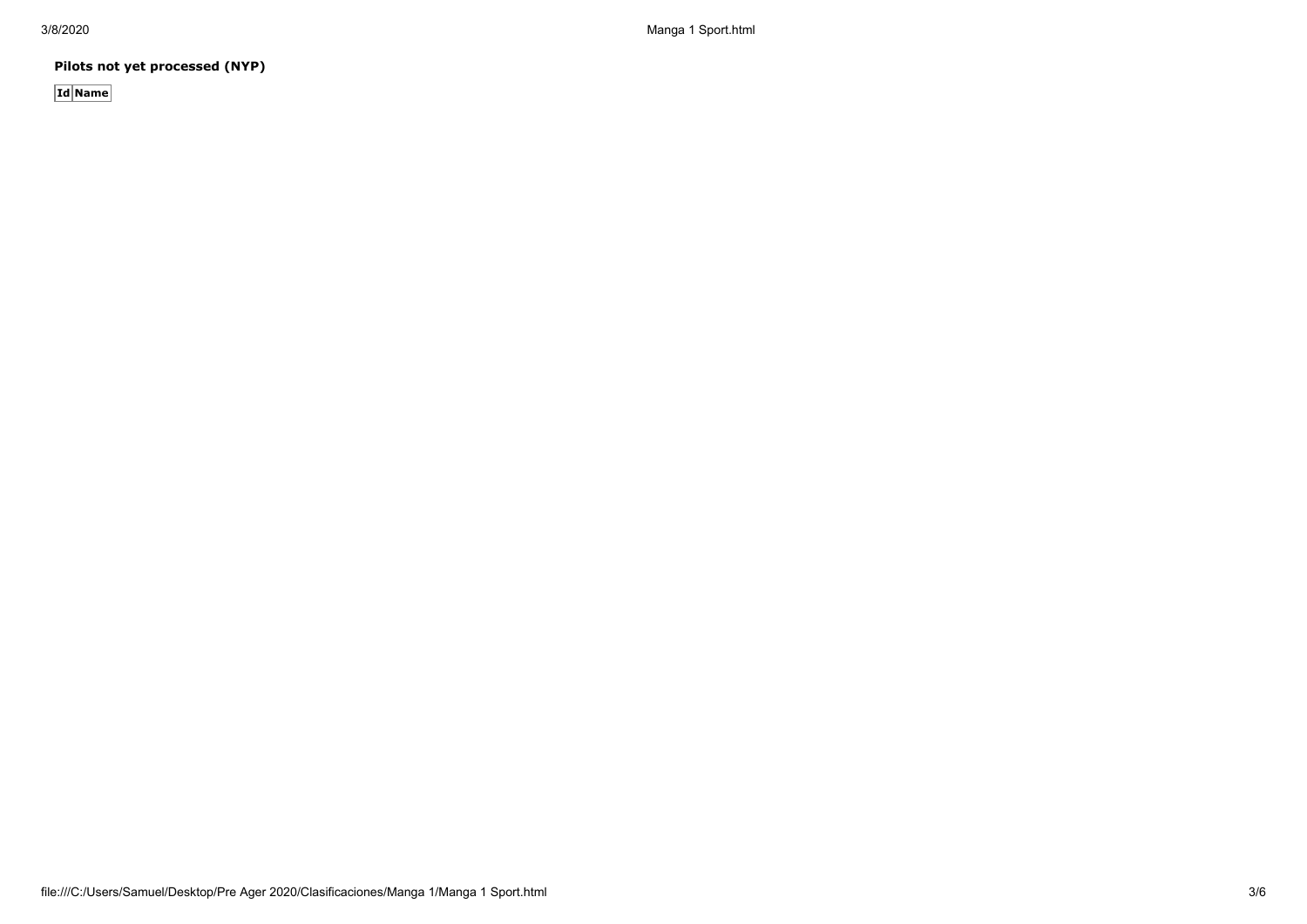## **Task statistics**

| param                           | value                     |
|---------------------------------|---------------------------|
| ss_distance                     | 84.03                     |
| task_distance                   | 91.052                    |
| launch_to_ess_distance          | 86.051                    |
| no_of_pilots_present            | 103                       |
| no_of_pilots_flying             | 103                       |
| no_of_pilots_lo                 | 55                        |
| no_of_pilots_reaching_nom_dist  | 81                        |
| no_of_pilots_reaching_es        | 48                        |
| no of pilots reaching goal      | 48                        |
| sum_flown_distance              | 7054.729                  |
| best_dist                       | 91.052                    |
| best_time                       | 2.3167                    |
| worst_time                      | 3.0661                    |
| qnh_setting                     | 1013.25                   |
| no_of_pilots_in_competition     | 105                       |
| no_of_pilots_landed_before_stop | 0                         |
| sum_dist_over_min               | 6642.729                  |
| sum_real_dist_over_min          | 6642.729                  |
| sum_flown_distances             | 7054.729                  |
| best_real_dist                  | 91.052                    |
| last_start_time                 | 2020-08-02T13:30:00+02:00 |
| first_start_time                | 2020-08-02T13:30:00+02:00 |
| first_finish_time               | 2020-08-02T15:49:00+02:00 |
| max_time_to_get_time_points     | 3.8387                    |
| goalratio                       | 0.466                     |
| arrival_weight                  | 0                         |
| departure_weight                | 0                         |
| leading_weight                  | 0.162                     |
| time_weight                     | 0.4154                    |
| distance_weight                 | 0.4226                    |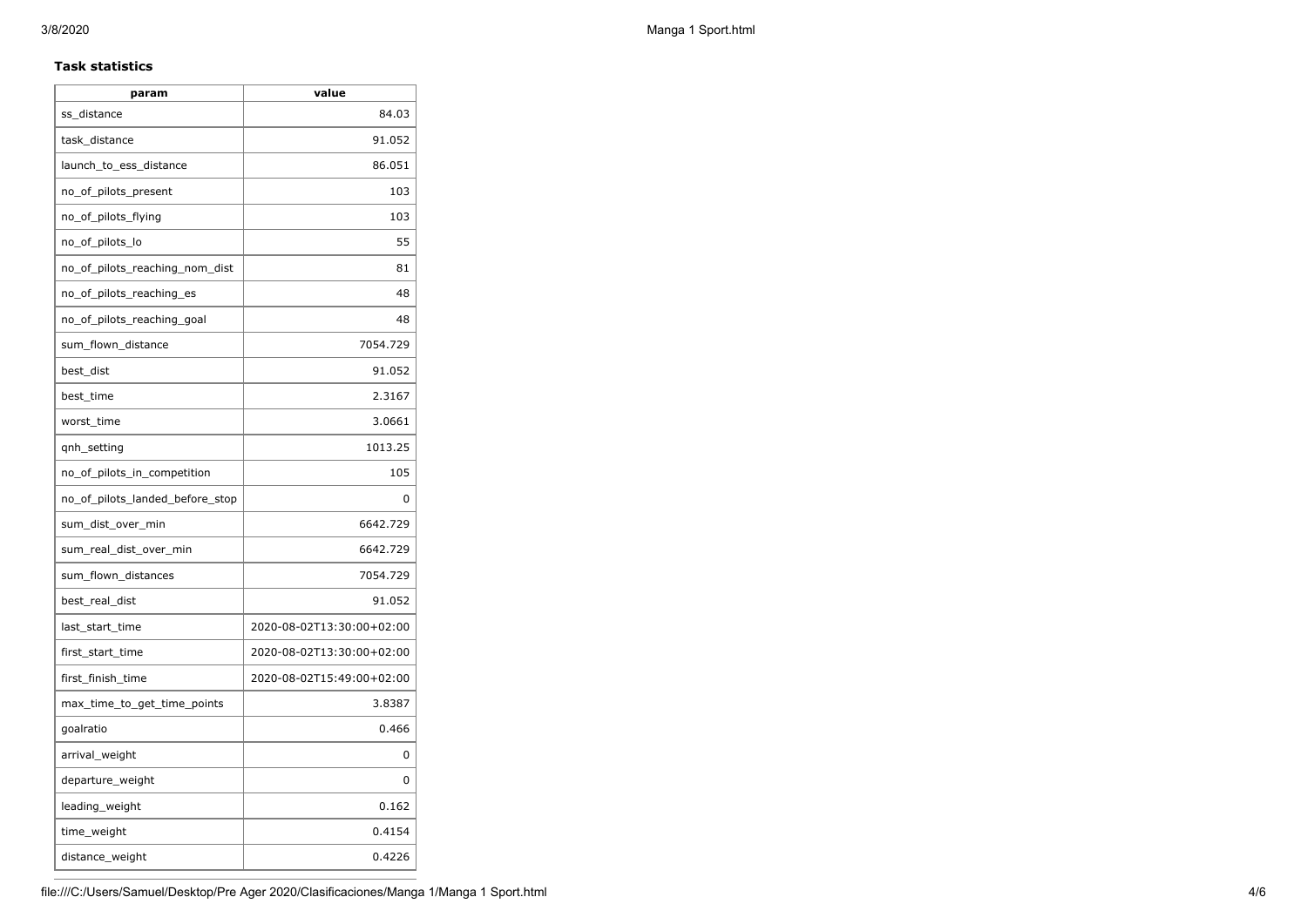| param                        | value   |
|------------------------------|---------|
| smallest_leading_coefficient | 1.4551  |
| available_points_distance    | 422.572 |
| available_points_time        | 415.428 |
| available_points_departure   | 0       |
| available_points_leading     | 162     |
| available_points_arrival     | 0       |
| time_validity                | 1       |
| launch_validity              | 1       |
| distance_validity            | 1       |
| stop_validity                | 1       |
| day_quality                  | 1       |
| ftv_day_validity             | 0.9876  |
| time_points_stop_correction  | O       |

## **Scoring formula settings**

| param                                        | value    |
|----------------------------------------------|----------|
| id                                           | GAP2020  |
| use_distance_points                          | 1        |
| use_time_points                              | 1        |
| use_departure_points                         | $\Omega$ |
| use_leading_points                           | 1        |
| use arrival position points                  | $\Omega$ |
| use_arrival_time_points                      | 0        |
| time points if not in goal                   | 0        |
| jump_the_gun_factor                          | $\Omega$ |
| jump_the_gun_max                             | 0        |
| use_1000_points_for_max_day_quality          | $\Omega$ |
| normalize_1000_before_day_quality            | 0        |
| time_validity_based_on_pilot_with_speed_rank | 1        |
| bonus_gr                                     | 4        |
| no pilots in goal factor                     | 0.8      |
| task_stopped_factor                          | 0.7      |